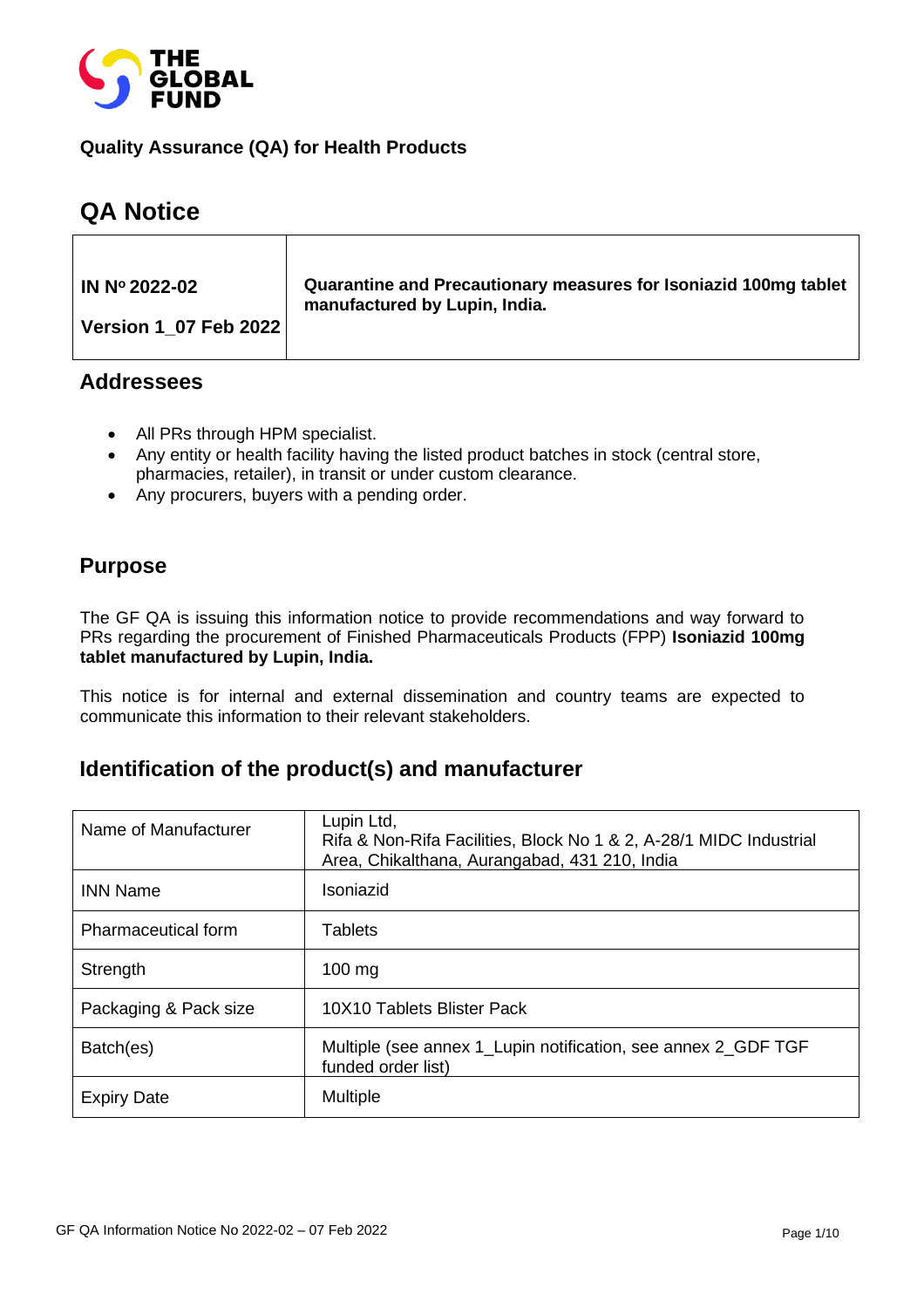

# **Background**

- On the 12th of January 2022, GF QA received information from the Global Drug Facility (GDF), of a safety notification issued by one of their qualified manufacturer Lupin, concerning quality issue **for Isoniazid tablet 100mg** manufactured at the Lupin manufacturing site Ltd, Rifa & Non-Rifa Facilities, Block No 1 & 2, A-28/1 MIDC Industrial Area, Chikalthana, Aurangabad, 431 210, India. The manufacturer recommended to quarantine the available warehouse stock of several batches of the product Isoniazid Tablets 100 mg.
- Similar OOS concerning the same product was reported in 2021 on the batch No. A905559 resulting in request for quarantine.

| Details of defect or problem.                                     | Out of specification in commercial stability<br>analysis of product Isoniazid Tablets BP 100 mg,<br>batch no. A902382 at 31 months.<br>Tablets description observed as "Light yellow",<br>against specification limit of "White to off white"<br>Batch no. A902382 was charged for the stability<br>study as annual stability batch for year 2019.<br>(Batch representative of Year 2019). Therefore,<br>all other marketed batches represented by the<br>annual stability batch are concerned (see annex<br>1_Lupin notification) |  |  |  |  |
|-------------------------------------------------------------------|------------------------------------------------------------------------------------------------------------------------------------------------------------------------------------------------------------------------------------------------------------------------------------------------------------------------------------------------------------------------------------------------------------------------------------------------------------------------------------------------------------------------------------|--|--|--|--|
| Is there any evidence or suspicion<br>of a risk to public health? | All other test results like assay, dissolution and related<br>substances found complying with specification limit<br>and as per the product trend therefore no evidence of<br>lack of efficacy or risk for patient.                                                                                                                                                                                                                                                                                                                |  |  |  |  |
| Extent of the problem (eg. how<br>many batches).                  | Total batches distributed to TGF countries: 28<br>batches                                                                                                                                                                                                                                                                                                                                                                                                                                                                          |  |  |  |  |
|                                                                   | Total number of countries concerned: 15                                                                                                                                                                                                                                                                                                                                                                                                                                                                                            |  |  |  |  |
|                                                                   | Total quantities distributed to TGF countries:<br>288 636 packs                                                                                                                                                                                                                                                                                                                                                                                                                                                                    |  |  |  |  |
| Extent of distribution of the product /<br>batch (es).            | 15 countries concerned see annex 1 for further details.                                                                                                                                                                                                                                                                                                                                                                                                                                                                            |  |  |  |  |
|                                                                   | Madagascar                                                                                                                                                                                                                                                                                                                                                                                                                                                                                                                         |  |  |  |  |
|                                                                   | <b>Ivory Coast</b>                                                                                                                                                                                                                                                                                                                                                                                                                                                                                                                 |  |  |  |  |
|                                                                   | <b>Burkina Faso</b>                                                                                                                                                                                                                                                                                                                                                                                                                                                                                                                |  |  |  |  |
|                                                                   | Guinea<br>Democratic Republic of                                                                                                                                                                                                                                                                                                                                                                                                                                                                                                   |  |  |  |  |
|                                                                   | Congo                                                                                                                                                                                                                                                                                                                                                                                                                                                                                                                              |  |  |  |  |
|                                                                   | Togo                                                                                                                                                                                                                                                                                                                                                                                                                                                                                                                               |  |  |  |  |
|                                                                   | <b>Benin</b>                                                                                                                                                                                                                                                                                                                                                                                                                                                                                                                       |  |  |  |  |
|                                                                   | Pakistan                                                                                                                                                                                                                                                                                                                                                                                                                                                                                                                           |  |  |  |  |

# **Nature of defect(s)**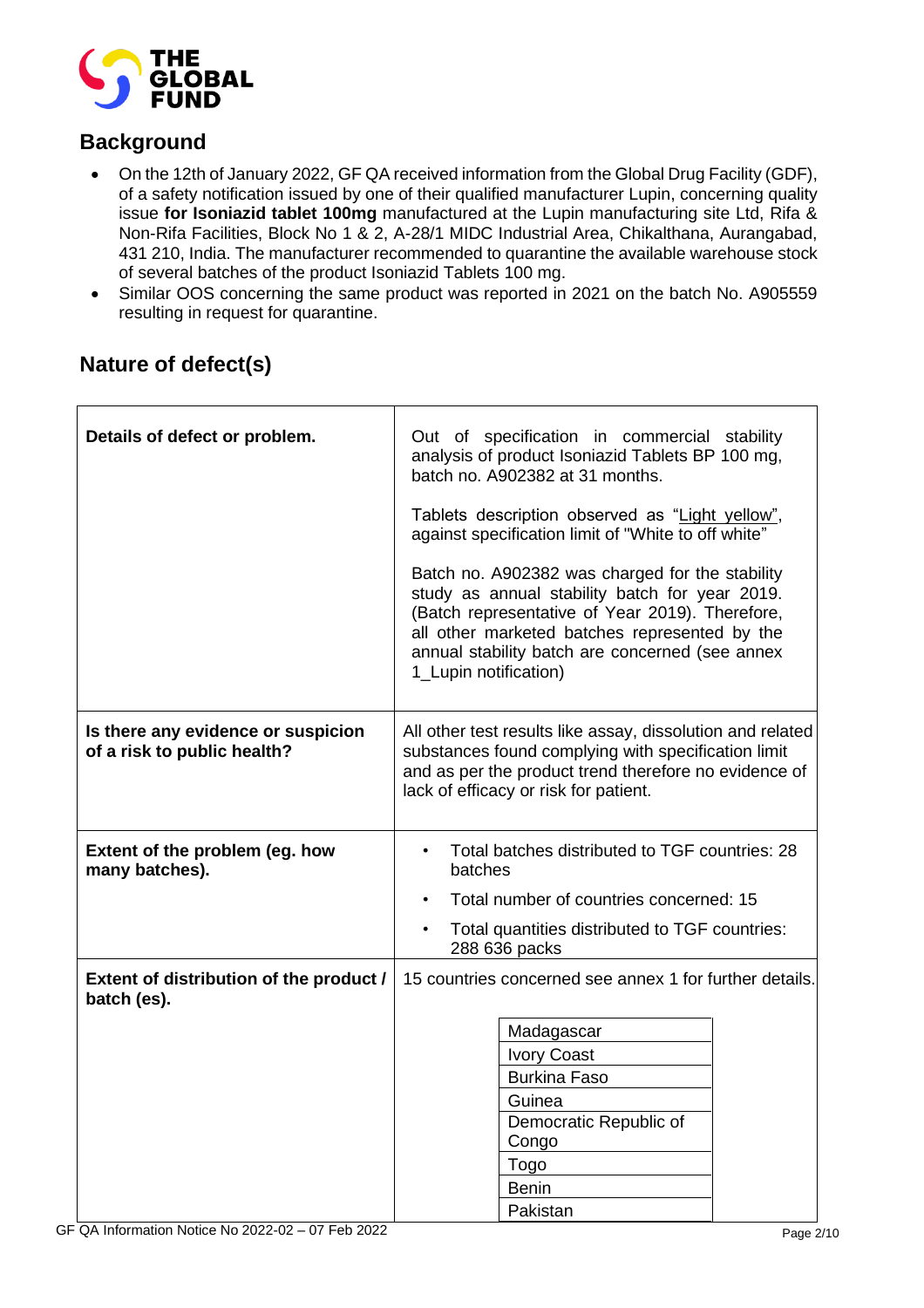

|                                                   |                                                                                                                                                                           | Ukraine                     |  |  |
|---------------------------------------------------|---------------------------------------------------------------------------------------------------------------------------------------------------------------------------|-----------------------------|--|--|
|                                                   |                                                                                                                                                                           | Albania                     |  |  |
|                                                   |                                                                                                                                                                           | Zambia                      |  |  |
|                                                   |                                                                                                                                                                           | Nigeria                     |  |  |
|                                                   |                                                                                                                                                                           | Mozambique                  |  |  |
|                                                   |                                                                                                                                                                           | Guatemala                   |  |  |
|                                                   |                                                                                                                                                                           | Indonesia                   |  |  |
|                                                   | This list of countries is based on current data available<br>and concerned only procurement through PPM<br>mechanism. It should not be considered as fully<br>exhaustive. |                             |  |  |
| <b>Number of patients</b><br>potentially impacted | <b>TBD</b>                                                                                                                                                                |                             |  |  |
| Other products potentially<br>impacted            |                                                                                                                                                                           | No other products impacted. |  |  |

## **Action/Investigations taken**

- IDA, GDF's PSA identified the countries that were impacted by the **Isoniazid tablet 100mg** OOS, provided the list to GDF and contacted the PRs of the concerned countries recommending to quarantine the remaining stock.
- GF QA required GDF to stop procuring the Pharmaceutical Finished Product **Isoniazid tablet 100mg** manufactured by Lupin, India.

## **Next Steps**

The following additional actions are recommended by GF QA:

- To stop procuring the Finished Pharmaceutical Product **Isoniazid tablet 100mg** manufactured by Lupin until further notice;
- To stop any shipment and further distribution of any batches **Isoniazid tablet 100mg** manufactured by Lupin until further notice;
- To put in quarantine all the batches (mentioned in the Lupin notification) of **Isoniazid tablet 100mg** at central storage level, regional as well at peripheral level (pharmacy and retail level) of the supply chain;
- Not to recall at user level;
- To report or confirm to the GDF's Procurement Agent copying GDF and GF QA the stock put in quarantine;
- To contact and liaise on the same with National Regulatory Authority.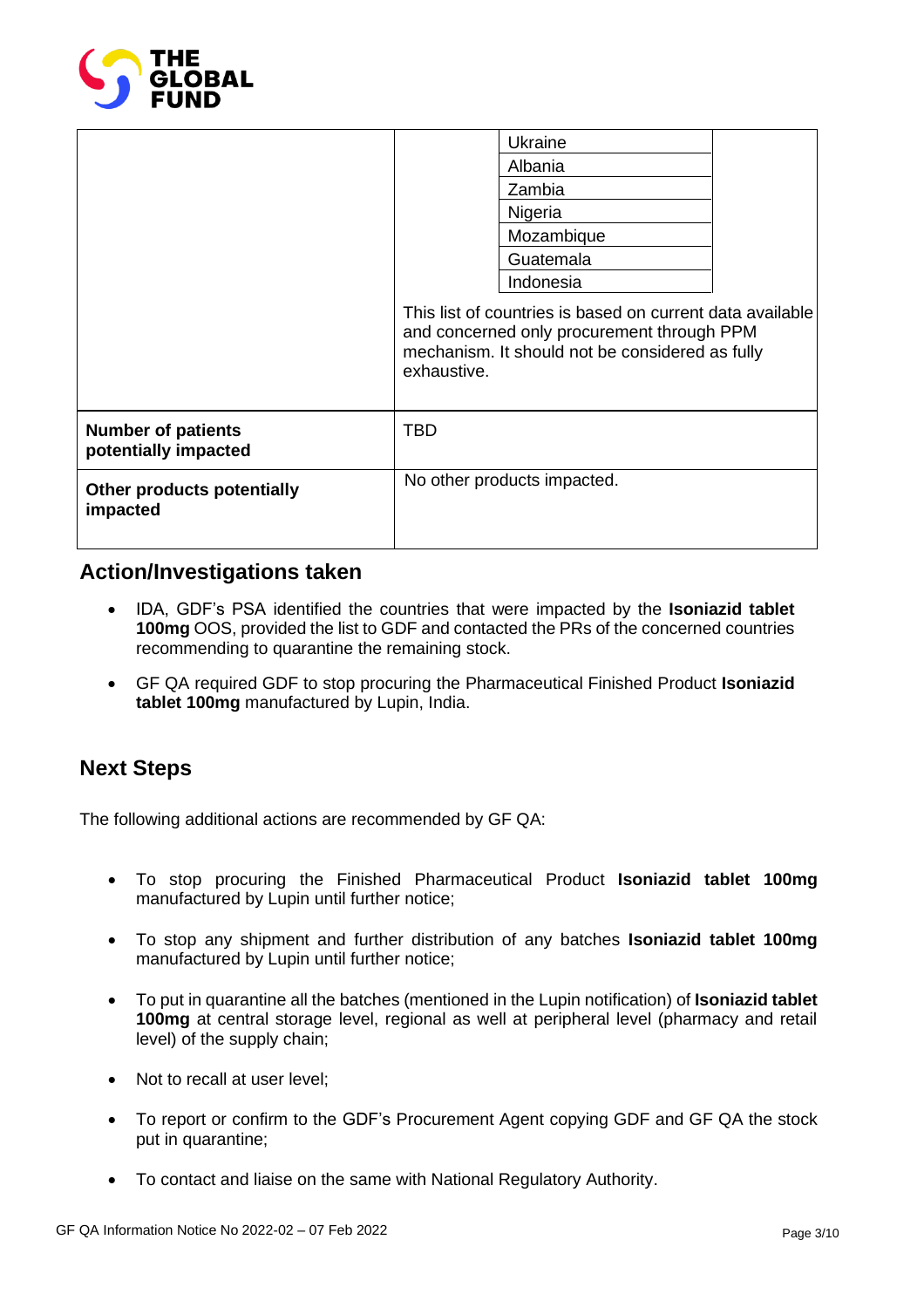

**Note:** As a result of their investigation, Lupin considered that there is no impact of observed description failure on the batch quality, and a proposal for the revision of product description from "white to off white" to "White to yellowish tablets" has been submitted to WHO. Based on the response from the WHO further batches deposition decision will be communicated.

## **Contacts**

This QA Notice requires a specific written response from the PR on **Isoniazid tablet 100mg** manufactured by Lupin.

PRs should copy GF QA Team and GDF on any correspondence regarding the quarantine **Isoniazid tablet 100mg** manufactured by Lupin.

Please direct the respective answers and any questions about this matter to the technical contacts listed below:

| Organization                        | Name / Function                                                  | <b>E-mail address</b>            |
|-------------------------------------|------------------------------------------------------------------|----------------------------------|
| Global Fund                         | Sandrine Cloëz, QA Pharmaceuticals<br><b>Products Specialist</b> | Sandrine.Cloez@theglobalfund.org |
| <b>Global Drug Facility</b><br>Team | Nigorsulton Muzafarova,<br><b>Lead Product Quality Officer</b>   | nigorsultonm@stoptb.org          |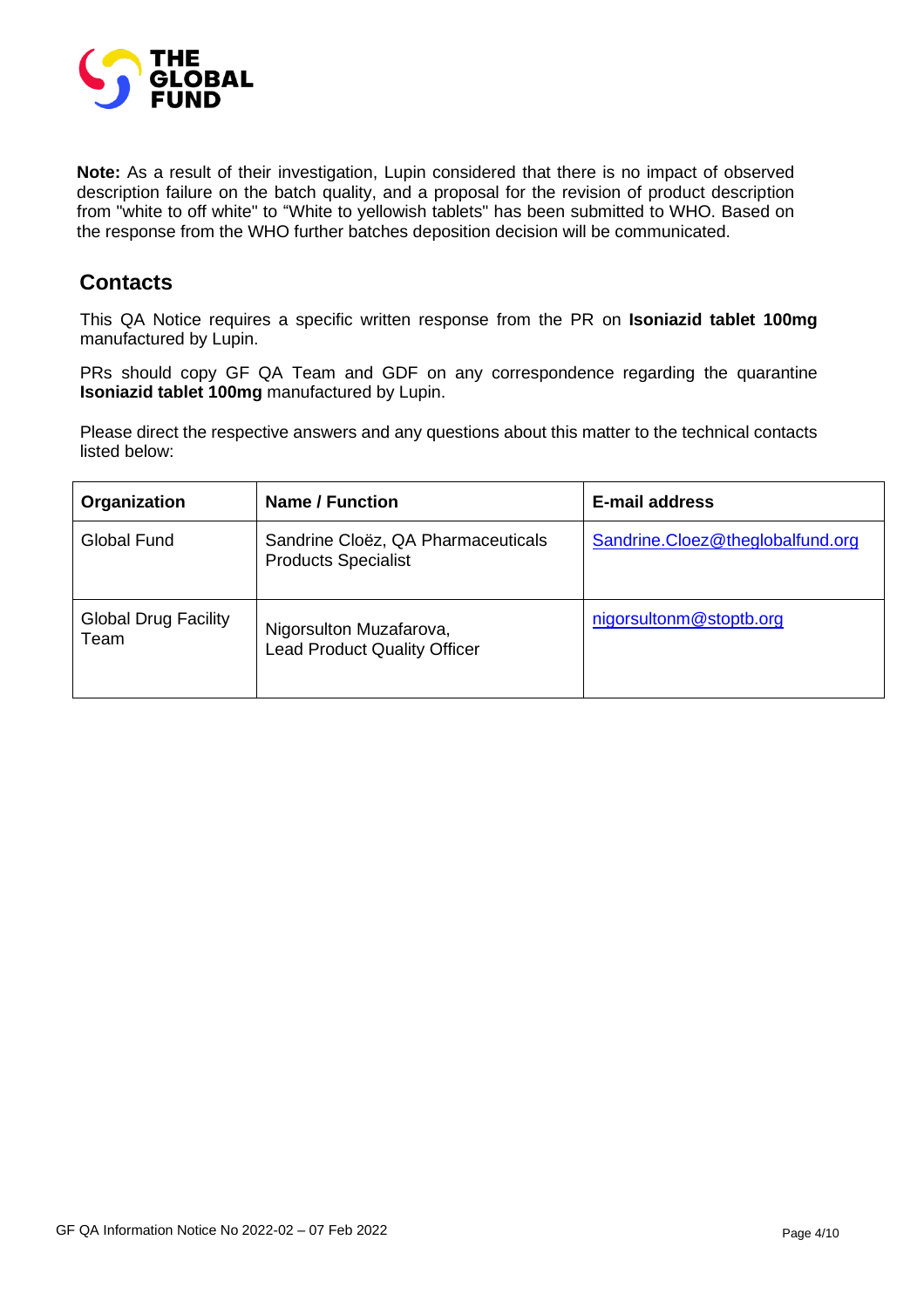

#### **Annex 1: Lupin Notification**

**LUPIN LIMITED** A-28/1, MIDC, Chikalthana,<br>Aurangabad - 431 210 - Maharashtra<br>Tel: 91 - 240 - 2485871-72, 91 - 240 - 6612444<br>Fax : 91 - 240 - 2484121

05<sup>h</sup> January 2022

To, Ram Iyer, Demand Planning, Lupin Ltd.

Subject: To quarantine the available warehouse stock of product Isoniazid Tablets BP 100 mg.

This is to bring your notice that, we have observed an out of specification in commercial stability analysis of product Isoniazid Tablets BP 100 mg, batch no. A902382 at 31M; 30±2°C&65±5%RH condition.

Batch no. A902382 was charged for the stability study as annual stability batch for year 2019.

We hereby want to inform you to quarantine the available stock of below mentioned batches until further Instruction from our team.

#### Table no.1

|                |          |                                |           | Isoniazid Tablets BP 100 mg       |              |                |                        |              |  |  |  |        |              |      |
|----------------|----------|--------------------------------|-----------|-----------------------------------|--------------|----------------|------------------------|--------------|--|--|--|--------|--------------|------|
| Sr.<br>Na.     | Material | <b>Material Description</b>    | Batch No. | Mfg.<br>Date.                     | Exp.<br>Date | Dispatch Date  | Dispatched<br>Quantity | Unit         |  |  |  |        |              |      |
|                |          | <b>ISONIAZID</b>               |           |                                   |              | July 10, 2019  | 1278                   | Boxes        |  |  |  |        |              |      |
| $\ddagger$     | 408849   | TABLETS 100MG<br>10 X 10T -ROW | A901352   | Mar-19                            | Feb-22       | July 3, 2019   | 250                    | Boxes        |  |  |  |        |              |      |
|                |          |                                |           |                                   |              | June 22, 2019  | 1096                   | Boxes        |  |  |  |        |              |      |
| o,             |          |                                |           |                                   |              | June 22, 2019  | 4530                   | Boxes        |  |  |  |        |              |      |
| $\overline{2}$ | 403411   | ISONIAZID 100MG<br>10X10T GDF  | A901351   | Mar-19                            | Feb-22       | May 10, 2019   | 1867                   | <b>Boxes</b> |  |  |  |        |              |      |
|                |          |                                |           |                                   |              | April 25, 2019 | 2072                   | <b>Boxes</b> |  |  |  |        |              |      |
|                |          |                                |           |                                   |              | April 17, 2019 | 500                    | Baxes        |  |  |  |        |              |      |
| 3              | 403411   | ISONIAZID 100MG<br>10X10T GDF  | A902057   | Apr-19<br>Mar-22<br>June 22, 2019 | 11475        | <b>Boxes</b>   |                        |              |  |  |  |        |              |      |
| A.             | 403411   | ISONIAZID 100MG<br>10X10T GDF  | A902058   | Apr-19                            | Mar-22       | June 22, 2019  | 11644                  | Baxes        |  |  |  |        |              |      |
|                |          | ISONIAZID 100MG                |           | Apr-19                            |              | June 22, 2019  | 3377                   | <b>Boxes</b> |  |  |  |        |              |      |
| 5              | 403411   |                                |           |                                   |              | June 22, 2019  | 7058                   | Boxes        |  |  |  |        |              |      |
|                |          | 10X10T GDF                     | A902059   |                                   |              |                |                        |              |  |  |  | Mar-22 | May 22, 2019 | 1113 |
|                |          |                                |           |                                   |              | May 22, 2019   | 10                     | Boxes        |  |  |  |        |              |      |
| ğ              | 403411   | ISONIAZID 100MG                | A902380   | Apr-19                            | Mar-22       | June 22, 2019  | 2000                   | <b>Boxes</b> |  |  |  |        |              |      |
|                |          | 10X10T GDF                     |           |                                   |              | June 22, 2019  | 9577                   | Boxes        |  |  |  |        |              |      |
| 7              | 403411   | ISONIAZID 100MG<br>10X10T GDF  | A902381   | Apr-19                            | Mar-22       | June 22, 2019  | 5646                   | <b>Boxes</b> |  |  |  |        |              |      |
|                |          | <b>ISONIAZIO</b>               |           |                                   |              | July 15, 2019  | 2780                   | Boxes        |  |  |  |        |              |      |
| ğ.             | 408849   | TABLETS 100MG                  | A902382   | Apr-19                            | Mar-22       | July 10, 2019  | 1697                   | <b>Boxes</b> |  |  |  |        |              |      |
|                |          | 10 X 10T - ROW                 |           |                                   |              | July 10, 2019  | 47                     | <b>Boxes</b> |  |  |  |        |              |      |
| 9.             | 403411   | ISONIAZID 100MG                | A902477   | May-19                            | Apr-22       | June 22, 2019  | 11338                  | Boxes        |  |  |  |        |              |      |

Page 1 of 5

Registered Office : Kalpataru Inspire, 3rd Floor, Off. Western Express Highway, Santacruz (East), Mumbai - 400 055 India. Tel.: (91-22) 66402323. www.lupin.com

Corporate Identity Number : L24100MH1983PLC029442

**Sean Copy**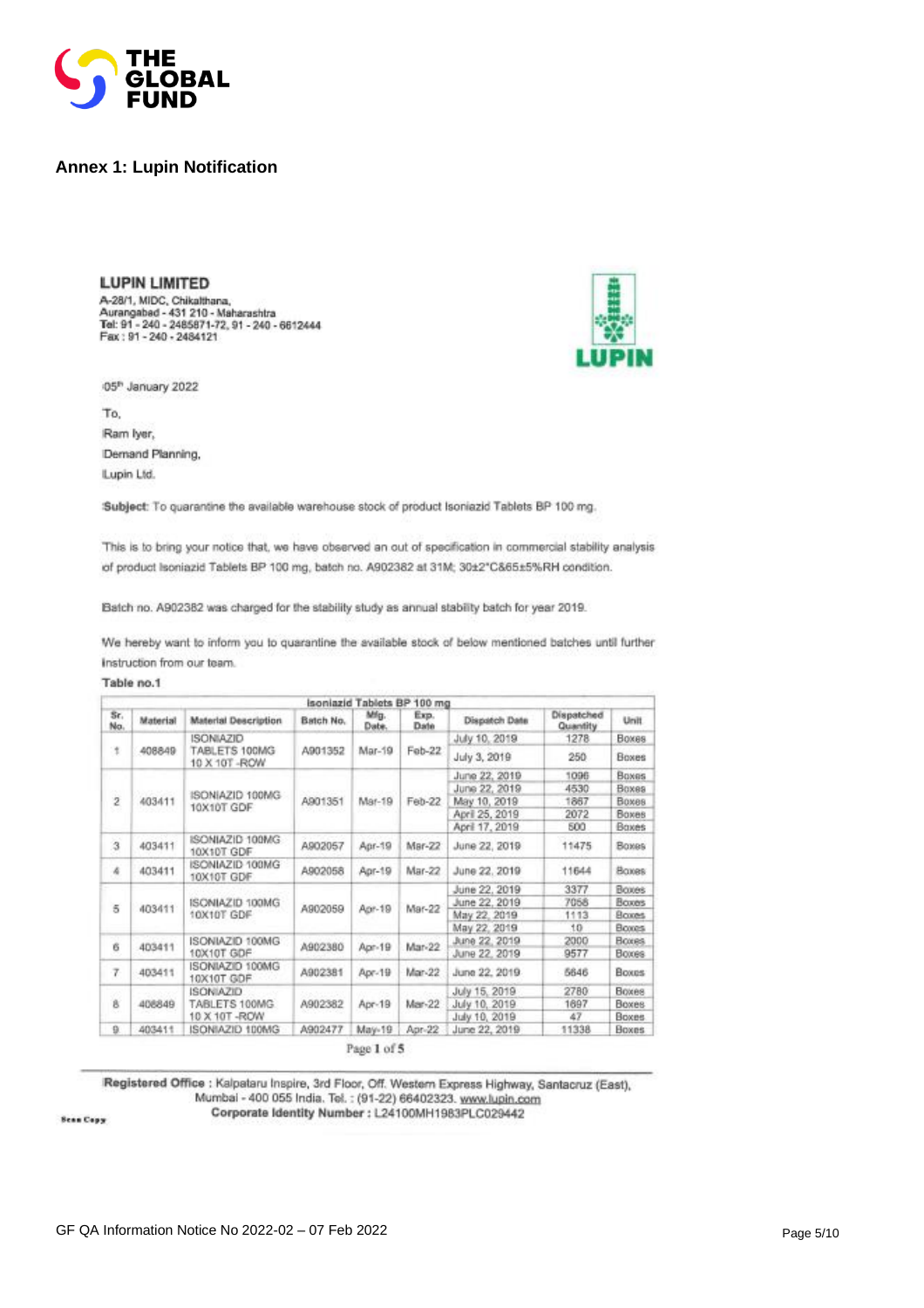

A-28/1, MIDC, Chikalthana,<br>Aurangabad - 431 210 - Maharashtra<br>Tel: 91 - 240 - 2485871-72, 91 - 240 - 6612444<br>Fax : 91 - 240 - 2485871-72, 91 - 240 - 6612444



|            | Isoniazid Tablets BP 100 mg |                               |                       |               |              |                       |                        |                     |                      |       |       |
|------------|-----------------------------|-------------------------------|-----------------------|---------------|--------------|-----------------------|------------------------|---------------------|----------------------|-------|-------|
| Sr.<br>No. | Material                    | <b>Material Description</b>   | Batch No.             | Mfg.<br>Date. | Exp.<br>Date | <b>Dispatch Date</b>  | Dispatched<br>Quantity | Unit                |                      |       |       |
|            |                             | 10X10T GDF                    |                       |               |              |                       |                        |                     |                      |       |       |
| 10         | 403411                      | ISONIAZID 100MG<br>10X10T GDF | A902479               | May-19        | Apr-22       | June 22, 2019         | 11641                  | Boxes               |                      |       |       |
|            |                             | <b>ISONIAZID</b>              |                       |               |              | November 1.<br>2019   | 23                     | <b>Boxes</b>        |                      |       |       |
| 11         | 408849                      | TABLETS 100MG                 | A902611               | Apr-19        | Mar-22       | July 15, 2019         | 585                    | <b>Boxes</b>        |                      |       |       |
|            |                             | 10 X 10T - ROW                |                       |               |              | July 10, 2019         | 400                    | <b>Boxes</b>        |                      |       |       |
|            |                             |                               |                       |               |              | July 3, 2019          | 300                    | <b>Baxes</b>        |                      |       |       |
|            |                             |                               |                       |               |              | September 17.<br>2019 | 3467                   | <b>Boxes</b>        |                      |       |       |
| 12         | 403411                      | ISONIAZID 100MG<br>10X10T GDF | A902480               | May-19        | Apr-22       | September 6.<br>2019  | 333                    | Boxes               |                      |       |       |
|            |                             |                               |                       |               |              | June 22, 2019         | 7883                   | <b>Boxes</b>        |                      |       |       |
|            |                             |                               | September 17.<br>2019 | 1009          | Boxes        |                       |                        |                     |                      |       |       |
|            |                             | ISONIAZID 100MG               |                       |               |              | September 16.<br>2019 | 4000                   | Boxes.              |                      |       |       |
| 13         | 403411                      | 10X10T GDF                    | A903885               | $J$ ul-19     | $J$ un-22    | September 6,<br>2019  | 5801                   | Boxes               |                      |       |       |
|            |                             |                               |                       |               |              | August 29, 2019       | 615                    | Boxes               |                      |       |       |
|            |                             |                               |                       |               |              | August 29, 2019       | 215                    | Boxes               |                      |       |       |
|            |                             | ISONIAZID 100MG<br>10X10T GDF |                       |               |              | September 16.<br>2019 | 2143                   | Boxes               |                      |       |       |
|            |                             |                               |                       | $M-19$        |              | September 16,<br>2019 | 2063                   | Boxes               |                      |       |       |
| 14         | 403411                      |                               | A903886               |               |              |                       |                        | $J$ un-22           | September 6.<br>2019 | 6502  | Boxes |
|            |                             |                               |                       |               |              | August 29, 2019       | 294                    | Boxes               |                      |       |       |
|            |                             |                               |                       |               |              | August 29, 2019       | 350                    | <b>Boxes</b>        |                      |       |       |
|            |                             |                               |                       |               |              | August 29, 2019       | 360                    | Boxes               |                      |       |       |
| 15         | 403411                      | ISONIAZIO 100MG<br>10X10T GDF | A904236               | Jul-19        | $Jun-22$     | September 16.<br>2019 | 11498                  | Boxes               |                      |       |       |
|            |                             | ISONIAZID 100MG               |                       |               |              |                       |                        | November 12<br>2019 | 858                  | Baxes |       |
| 16         | 403411                      | 10X10T GDF                    | A904237               | $Jul-19$      | $Jun-22$     | September 16.<br>2019 | 10623                  | <b>Baxes</b>        |                      |       |       |
| 17         | 403411                      | ISONIAZIO 100MG<br>10X10T GDF | A904238               | $Jul-19$      | $J$ un-22    | November 12.<br>2019  | 11812                  | Boxes               |                      |       |       |
| 18         | 403411                      | ISONIAZID 100MG<br>10X10T GDF | A904239               | $Ju + 19$     | $J$ un-22    | November 12,<br>2019  | 11913                  | <b>Boones</b>       |                      |       |       |
|            |                             |                               |                       |               |              | November 12.<br>2019  | 4489                   | <b>Boxes</b>        |                      |       |       |
|            |                             | ISONIAZID 100MG               |                       |               |              | November 1.<br>2019   | 800                    | Boxes               |                      |       |       |
| 19         | 403411                      | 10X10T GDF                    | A904837               | $Sep-19$      | Aug-22       | October 31, 2019      | 5265                   | <b>Boxes</b>        |                      |       |       |
|            |                             |                               |                       |               |              | October 18, 2019      | 333                    | <b>Boxes</b>        |                      |       |       |
|            |                             |                               |                       |               |              | October 16, 2019      | 385                    | <b>Boxes</b>        |                      |       |       |
|            |                             |                               |                       |               |              | October 16, 2019      | 26                     | Boxes               |                      |       |       |
| 20         | 403411                      | ISONIAZID 100MG               | A904861               | $Sep-19$      | Aug-22       | October 31, 2019      | 11513                  | <b>Boxes</b>        |                      |       |       |

Page 2 of 5

Registered Office : Kalpataru Inspire, 3rd Floor, Off. Western Express Highway, Santacruz (East), Mumbai - 400 055 India. Tel. : (91-22) 66402323. www.lupin.com

Corporate Identity Number : L24100MH1983PLC029442

can Copy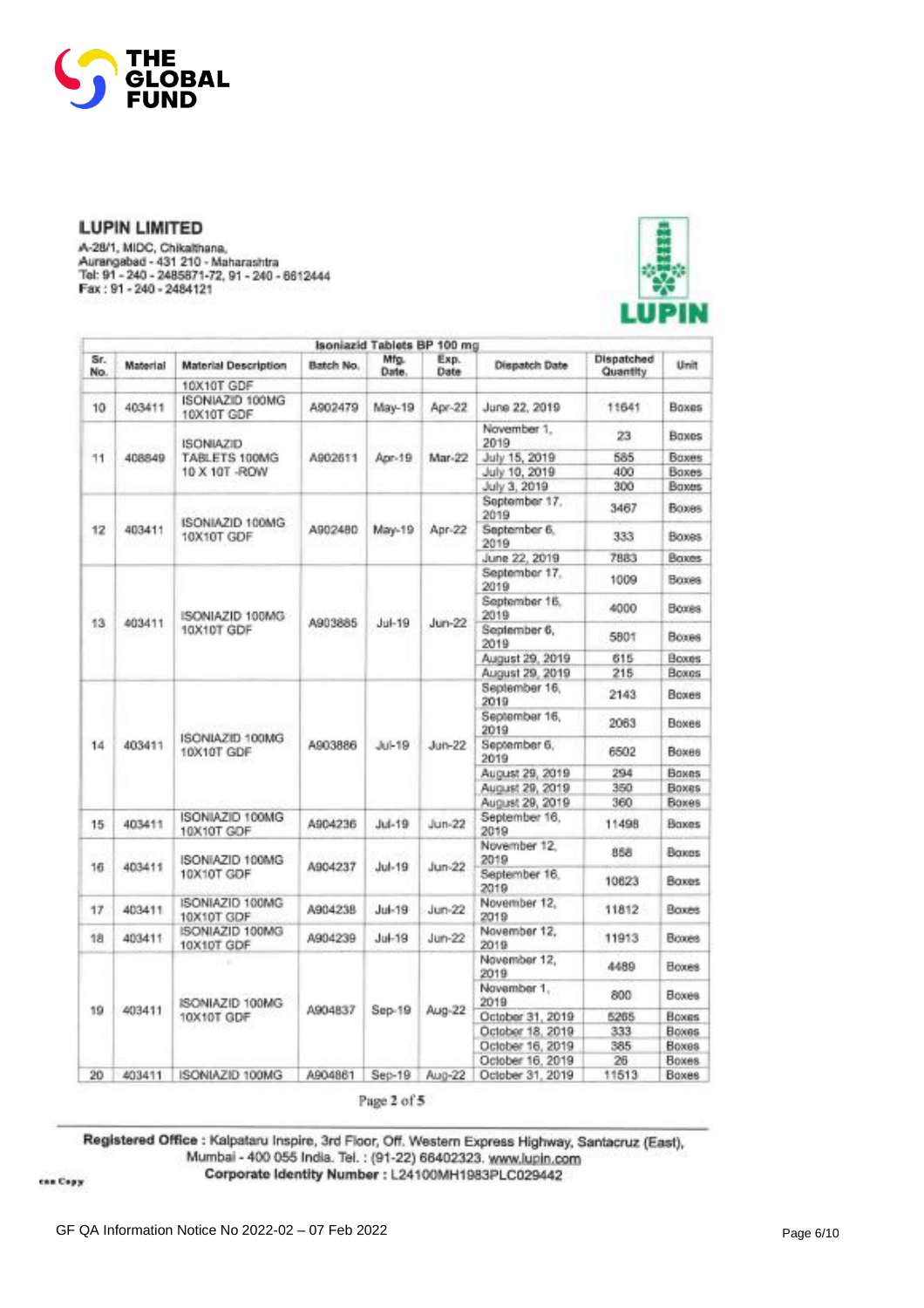

A-28/1, MIDC, Chikalthana, Aurangabad - 431 210 - Maharashtra<br>Tal: 91 - 240 - 2485871-72, 91 - 240 - 8612444<br>Fax: 91 - 240 - 2484121



|                 |                                                           |                                                     |           | Isoniazid Tablets BP 100 mg |              |                                 |                        |                       |  |                      |    |
|-----------------|-----------------------------------------------------------|-----------------------------------------------------|-----------|-----------------------------|--------------|---------------------------------|------------------------|-----------------------|--|----------------------|----|
| Sr.<br>No.      | Material                                                  | <b>Material Description</b>                         | Batch No. | Mfg.<br>Date.               | Exp.<br>Date | Dispatch Date                   | Dispatched<br>Quantity | Unit                  |  |                      |    |
|                 |                                                           | 10X10T GDF                                          |           |                             |              |                                 |                        |                       |  |                      |    |
| 21              | 403411                                                    | ISONIAZID 100MG<br>10X10T GDF                       | A904991   | Sep-19                      | Aug-22       | October 31, 2019                | 11523                  | <b>Boxes</b>          |  |                      |    |
| 22              | 403411                                                    | ISONIAZID 100MG<br>10X10T GDF                       | A904992   | $Sep-19$                    | Aug-22       | October 31, 2019                | 11548                  | Boxes                 |  |                      |    |
| 23              | 403411                                                    | ISONIAZID 100MG                                     | A904993   |                             |              | October 31, 2019                | 3390                   | Boxes                 |  |                      |    |
|                 |                                                           | 10X10T GDF                                          |           | $Sep-19$                    | Aug-22       | October 25, 2019                | 8262                   | <b>Boxes</b>          |  |                      |    |
| 24              | 403411                                                    | ISONIAZID 100MG<br>10X10T GDF                       | A905197   | Sep-19                      | Aug-22       | November 27,<br>2019            | 6914                   | Boxes                 |  |                      |    |
|                 |                                                           |                                                     |           |                             |              | October 25, 2019                | 2700                   | <b>Baxes</b>          |  |                      |    |
|                 |                                                           |                                                     |           |                             |              | October 25, 2019                | 1500                   | <b>Boxes</b>          |  |                      |    |
| 25              | ISONIAZID 100MG<br>403411<br>A905112<br><b>10X10T GDF</b> |                                                     |           | Sep-19                      | Aug-22       | October 25, 2019                | 299                    | Boxes.                |  |                      |    |
|                 |                                                           |                                                     |           |                             |              | October 25, 2019                | 30                     | Boxes                 |  |                      |    |
|                 |                                                           |                                                     |           | October 25, 2019            | 204          | <b>Boxes</b>                    |                        |                       |  |                      |    |
|                 |                                                           | <b>ISONIAZID</b>                                    |           |                             |              | November 1.<br>2019             | 881                    | <b>Boxes</b>          |  |                      |    |
| 26              | 408849                                                    | TABLETS 100MG<br>10 X 10T - ROW                     | A905128   | Sep-19                      | Aug-22       | November 1.<br>2019             | 10757                  | Boxes                 |  |                      |    |
|                 |                                                           | <b>ISONIAZID</b>                                    |           |                             |              | December 31.<br>2019            | 1414                   | Boxes                 |  |                      |    |
| 27              | 408849                                                    | TABLETS 100MG<br>10 X 10T -ROW                      | A905129   | $Sep-19$                    | Aug-22       | November 1.<br>2019             | 10211                  | Boxes                 |  |                      |    |
|                 |                                                           | ISONIAZID 100MG<br>10X10T GDF                       |           |                             | Aug-22       | December 9.<br>2019             | 92                     | Boxes                 |  |                      |    |
|                 |                                                           |                                                     |           |                             |              | December 5.<br>2019             | 336                    | Boxes                 |  |                      |    |
| 28 <sub>1</sub> | 403411                                                    |                                                     | A905127   | Sep-19                      |              | November 27.<br>2019            | 6965                   | Boxes                 |  |                      |    |
|                 |                                                           |                                                     |           |                             |              |                                 |                        |                       |  | November 12.<br>2019 | 12 |
| 29              | 408849                                                    | ISONIAZID<br>TABLETS 100MG<br>10 X 10T - ROW        | A905130   | Sep-19                      | Aug-22       | December 31.<br>2019            | 4343                   | <b>Baxes</b>          |  |                      |    |
| 30              | 408849                                                    | <b>ISONIAZID</b><br>TABLETS 100MG<br>10 X 10T - ROW | A905564   | $Oct-19$                    | $Sep-22$     | December 23.<br>2019            | 11736                  | <b>Boxes</b>          |  |                      |    |
| 31              | 408849                                                    | ISONIAZID<br>TABLETS 100MG<br>10 X 10T -ROW         | A905566   | $Oct-19$                    | Sep-22       | December 23.<br>2019            | 11665                  | <b>Boxes</b>          |  |                      |    |
| 32              | 408849                                                    | <b>ISONIAZID</b><br>TABLETS 100MG<br>10 X 10T - ROW | A906011   | Nov-19                      | $Oct-22$     | January 6, 2020                 | 185                    | Boxes                 |  |                      |    |
| 33              | 409534                                                    | <b>ISONIAZID TAB.BP</b><br>100MG 10 X 10T<br>Sene   | A905895   | Nov-19                      | Oct-22       | November 22,<br>2019            | 11763                  | Boxes                 |  |                      |    |
| 34              | 403411                                                    | ISON/AZID 100MG<br>10X10T GDF                       | A905560   | Nov-19                      | Oct-22       | December 23,<br>2019            | 11546                  | <b>Boxes</b>          |  |                      |    |
| 35              | 408849                                                    | <b>ISONIAZID</b><br>TABLETS 100MG                   | A905568   | Oct-19                      | Sep-22       | January 6, 2020<br>December 23. | 8315<br>3408           | Boxes<br><b>Boxes</b> |  |                      |    |

Page 3 of 5

Registered Office : Kalpataru Inspire, 3rd Floor, Off. Western Express Highway, Santacruz (East),<br>Mumbai - 400 055 India. Tel. : (91-22) 66402323. www.lupin.com<br>Corporate Identity Number : L24100MH1983PLC029442

lean Capy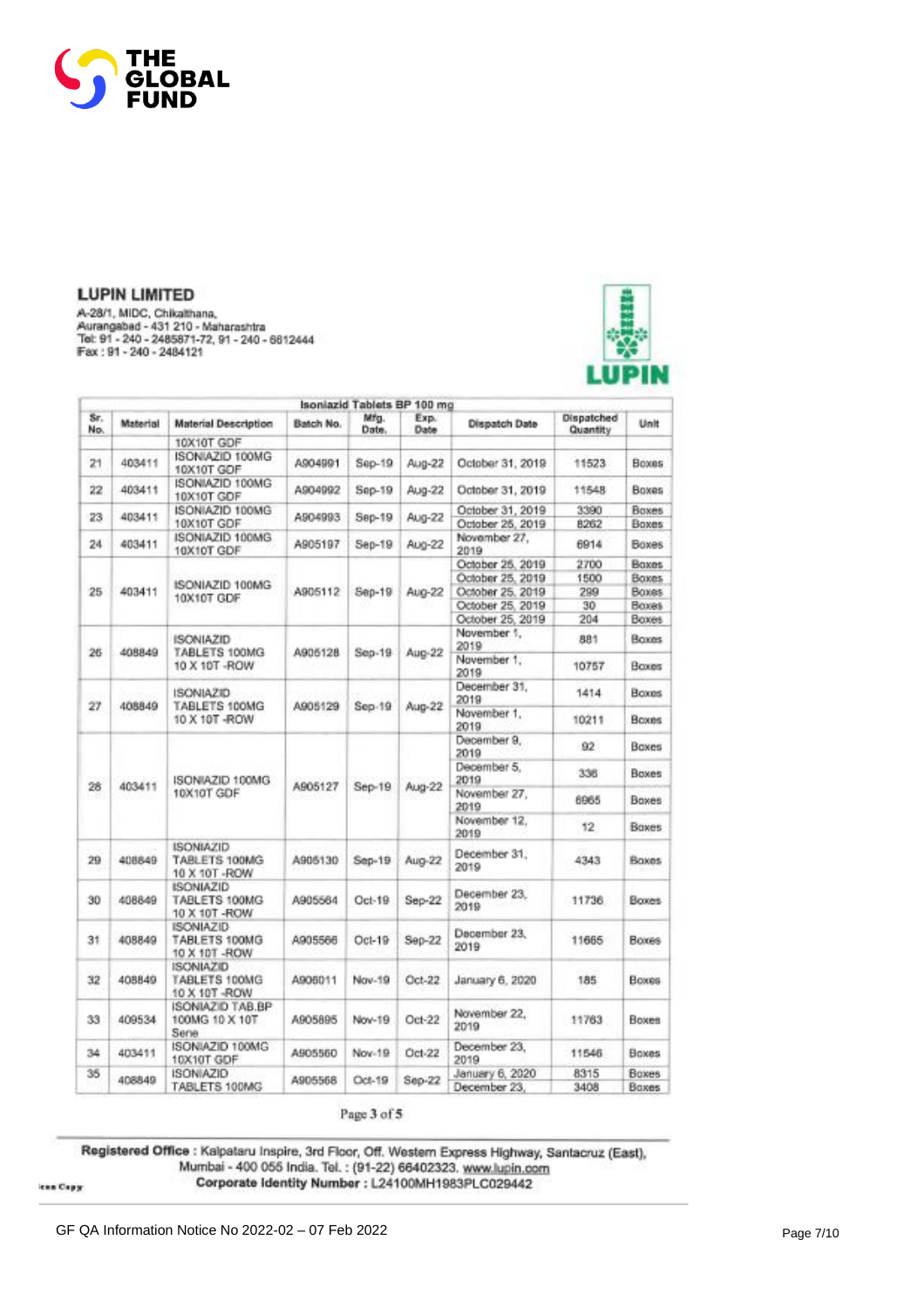

A-28/1, MIDC, Chikalthana,<br>Aurangabad - 431 210 - Maharashtra<br>Tel: 91 - 240 - 2485871-72, 91 - 240 - 6612444<br>Fax : 91 - 240 - 2485871-72, 91 - 240 - 6612444



|            |          |                                                     |                                                     | Isoniazid Tablets BP 100 mg |              |                      |                        |              |  |  |  |  |  |  |  |  |  |  |  |  |  |  |  |  |  |  |                      |      |
|------------|----------|-----------------------------------------------------|-----------------------------------------------------|-----------------------------|--------------|----------------------|------------------------|--------------|--|--|--|--|--|--|--|--|--|--|--|--|--|--|--|--|--|--|----------------------|------|
| Sr.<br>No. | Material | Material Description                                | Batch No.                                           | Mfg.<br>Date.               | Exp.<br>Date | <b>Dispatch Date</b> | Dispatched<br>Quantity | Unit         |  |  |  |  |  |  |  |  |  |  |  |  |  |  |  |  |  |  |                      |      |
|            |          | 10 X 10T -ROW                                       |                                                     |                             |              | 2019                 |                        |              |  |  |  |  |  |  |  |  |  |  |  |  |  |  |  |  |  |  |                      |      |
| 36         | 406849   | <b>ISONIAZID</b><br>TABLETS 100MG<br>10 X 10T -ROW  | A905565                                             | $OC1-19$                    | Sep-22       | December 23.<br>2019 | 11597                  | Boxes        |  |  |  |  |  |  |  |  |  |  |  |  |  |  |  |  |  |  |                      |      |
| 37         | 408849   | ISON/AZID<br>TABLETS 100MG<br>10 X 10T -ROW         | A905567                                             | Oct-19                      | Sep-22       | December 23.<br>2019 | 11745                  | Boxes        |  |  |  |  |  |  |  |  |  |  |  |  |  |  |  |  |  |  |                      |      |
| 38         | 408849   | <b>ISONIAZID</b><br>TABLETS 100MG<br>10 X 10T - ROW | A906153                                             | Nov-19                      | Oct.22       | December 31.<br>2019 | 83                     | Boxes        |  |  |  |  |  |  |  |  |  |  |  |  |  |  |  |  |  |  |                      |      |
|            |          |                                                     |                                                     |                             |              | February 22,<br>2020 | 8                      | <b>Boxes</b> |  |  |  |  |  |  |  |  |  |  |  |  |  |  |  |  |  |  |                      |      |
|            |          |                                                     |                                                     |                             |              | January 31, 2020     | 4066                   | Boxes        |  |  |  |  |  |  |  |  |  |  |  |  |  |  |  |  |  |  |                      |      |
| 39         | 403411   | ISONIAZID 100MG<br>10X10T GDF                       | A906203                                             | Nov-19                      | $Oct-22$     | December 23.<br>2019 | 6576                   | <b>Boxes</b> |  |  |  |  |  |  |  |  |  |  |  |  |  |  |  |  |  |  |                      |      |
|            |          |                                                     |                                                     |                             |              | December 23.<br>2019 | 1088                   | <b>Boxes</b> |  |  |  |  |  |  |  |  |  |  |  |  |  |  |  |  |  |  |                      |      |
| 40         | 408849   | <b>ISONIAZID</b><br>TABLETS 100MG<br>10 X 10T - ROW | December 31.<br>A906205<br>Nov-19<br>Oct-22<br>2019 |                             | 11767        | <b>Boxes</b>         |                        |              |  |  |  |  |  |  |  |  |  |  |  |  |  |  |  |  |  |  |                      |      |
| 41         | 408849   | <b>ISONIAZID</b><br>TABLETS 100MG<br>10 X 10T - ROW | A906206                                             | Nov-19                      | Oct-22       | December 31.<br>2019 | 11583                  | <b>Boxes</b> |  |  |  |  |  |  |  |  |  |  |  |  |  |  |  |  |  |  |                      |      |
| 42         | 408849   | <b>ISONIAZID</b><br>TABLETS 100MG<br>10 X 10T - ROW | A906204                                             | Nov-19                      | Oct-22       | December 31.<br>2019 | 11718                  | Boxes        |  |  |  |  |  |  |  |  |  |  |  |  |  |  |  |  |  |  |                      |      |
|            |          | <b>ISONIAZID</b><br>TABLETS 100MG<br>10 X 10T -ROW  | A906431                                             | Dec-19                      | Nov-22       | March 18, 2020       | 3217                   | Boxes.       |  |  |  |  |  |  |  |  |  |  |  |  |  |  |  |  |  |  |                      |      |
| 43         |          |                                                     |                                                     |                             |              | February 12,<br>2020 | 12                     | <b>Boxes</b> |  |  |  |  |  |  |  |  |  |  |  |  |  |  |  |  |  |  |                      |      |
|            | 408849   |                                                     |                                                     |                             |              | February 12.<br>2020 | 1274                   | Boxes        |  |  |  |  |  |  |  |  |  |  |  |  |  |  |  |  |  |  |                      |      |
|            |          |                                                     |                                                     |                             |              |                      |                        |              |  |  |  |  |  |  |  |  |  |  |  |  |  |  |  |  |  |  | December 31.<br>2019 | 7259 |
| 44         | 408849   | <b>ISONIAZID</b><br>TABLETS 100MG<br>10 X 10T - ROW | A906430                                             | Dec-19                      | Nov-22       | December 31.<br>2019 | 11712                  | Boxes        |  |  |  |  |  |  |  |  |  |  |  |  |  |  |  |  |  |  |                      |      |
| 45         | 403411   | ISONIAZIO 100MG<br>10X10T GDF                       | A906620                                             | Dec-19                      | Nov-22       | January 31, 2020     | 1336                   | <b>Boxes</b> |  |  |  |  |  |  |  |  |  |  |  |  |  |  |  |  |  |  |                      |      |
|            |          |                                                     |                                                     |                             |              | August 13, 2020      | з                      | Boxes        |  |  |  |  |  |  |  |  |  |  |  |  |  |  |  |  |  |  |                      |      |
|            |          | <b>ISONIAZID</b>                                    |                                                     |                             |              | May 18, 2020         | 131                    | <b>Boxes</b> |  |  |  |  |  |  |  |  |  |  |  |  |  |  |  |  |  |  |                      |      |
| 46         | 408849   | TABLETS 100MG                                       | A906534                                             | Dec-19                      | Nov-22       | March 18, 2020       | 8901                   | Baxes        |  |  |  |  |  |  |  |  |  |  |  |  |  |  |  |  |  |  |                      |      |
|            |          | 10 X 10T - ROW                                      |                                                     |                             |              | February 12.<br>2020 | 1350                   | Boxes        |  |  |  |  |  |  |  |  |  |  |  |  |  |  |  |  |  |  |                      |      |
| 47         | 403411   | ISONIAZID 100MG<br>10X10T GDF                       | A906605                                             | Dec-19                      | Nov-22       | January 31, 2020     | 11668                  | <b>Baxes</b> |  |  |  |  |  |  |  |  |  |  |  |  |  |  |  |  |  |  |                      |      |
| 48         | 403411   | ISONIAZID 100MG<br>10X10T GDF                       | A906664                                             | $Dac-19$                    | Nov-22       | January 31, 2020     | 11626                  | Boxes        |  |  |  |  |  |  |  |  |  |  |  |  |  |  |  |  |  |  |                      |      |
| 49         | 403411   | ISONIAZID 100MG<br>10X10T GDF                       | A906665                                             | $Dec-19$                    | Nov-22       | January 31, 2020     | 11800                  | Boxes        |  |  |  |  |  |  |  |  |  |  |  |  |  |  |  |  |  |  |                      |      |

Page 4 of 5

Registered Office : Kalpataru Inspire, 3rd Floor, Off. Western Express Highway, Santacruz (East), Mumbai - 400 055 India. Tel. : (91-22) 66402323. www.lupin.com<br>Corporate Identity Number : L24100MH1983PLC029442

in Copy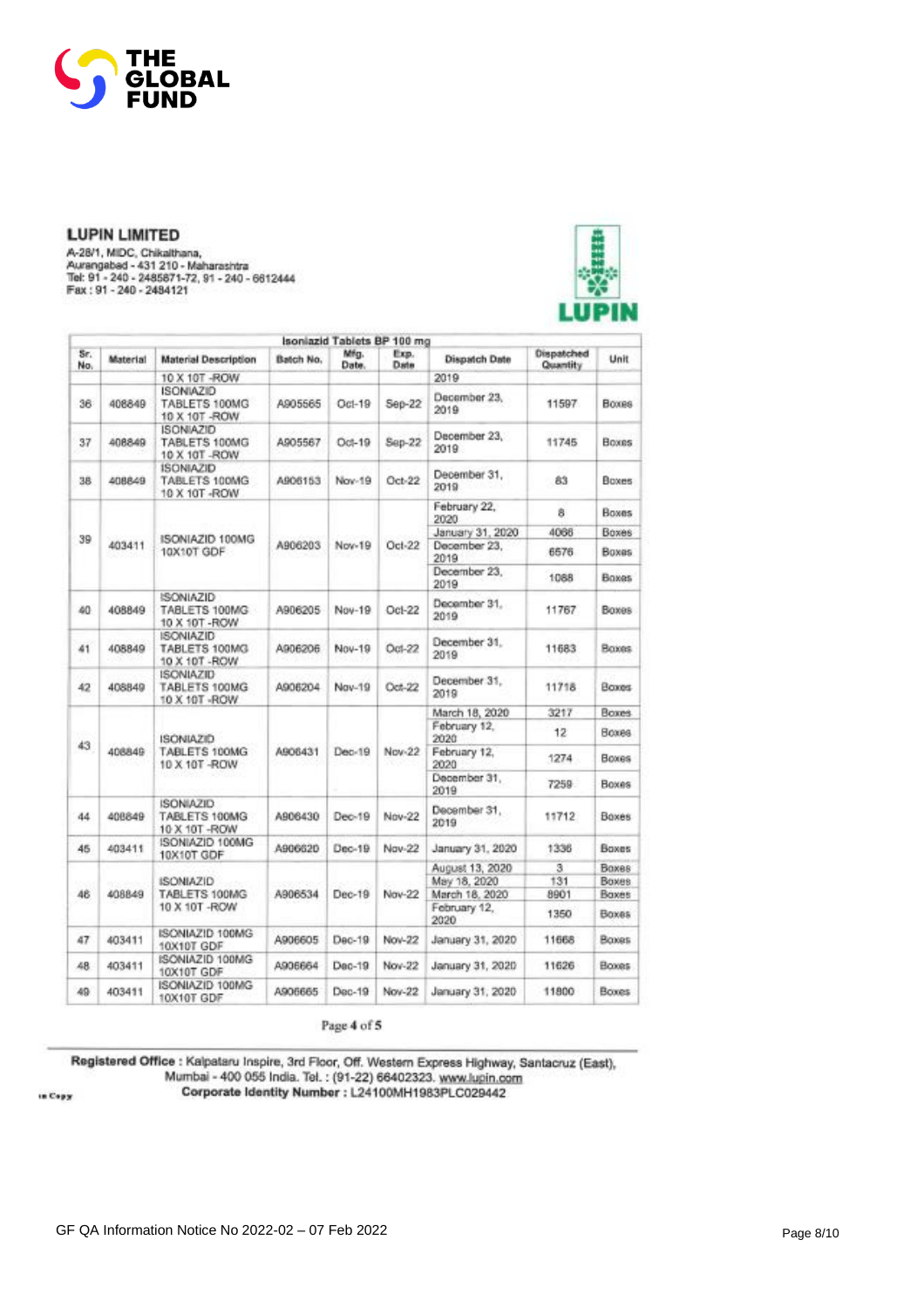

-<br>- A-28/1, MIDC, Chikalthana,<br>- Aurangabad - 431 210 - Maharashtra<br>- Tel: 91 - 240 - 2485871-72, 91 - 240 - 6612444<br>- Fax : 91 - 240 - 2484121



|            |                                         |                                          |           | Isoniazid Tablets BP 100 mg |               |                      |                        |              |
|------------|-----------------------------------------|------------------------------------------|-----------|-----------------------------|---------------|----------------------|------------------------|--------------|
| Sr.<br>No. | Material                                | <b>Material Description</b>              | Batch No. | Mfg.<br>Date.               | Exp.<br>Date: | Dispatch Date        | Dispatched<br>Quantity | Unit         |
| 50         | 403411                                  | ISONIAZID 100MG<br>10X10T GDF            | A906838   | Dec-19                      | Nov-22        | February 19.<br>2020 | 11,485                 | <b>Boxes</b> |
| 51         | 403411                                  | ISONIAZID 100MG<br>10X10T GDF            | A000067   | Dec-19                      | Nov-22        | January 31, 2020     | 11716                  | Baxes        |
| 52         | ISONIAZID 100MG<br>403411<br>10X10T GDF |                                          | A000069   | $Dac-19$                    | Nov-22        | January 31, 2020     | 11770                  | <b>Baxes</b> |
| 53         | 403411                                  | ISONIAZID 100MG<br>A000070<br>10X10T GDF |           | Dec-19                      | Nov-22        | January 31, 2020     | 11852                  | Baxes        |
|            | 403411                                  | ISONIAZID 100MG<br>10X10T GDF            | A000171   | $Dec-19$                    | Nov-22        | January 31, 2020     | 1800                   | Boxes.       |
| 54         | 403411                                  | ISONIAZID 100MG<br>10X10T GDF            | A000171   | Dec-19                      | Nov-22        | January 31, 2020     | 9881                   | <b>Boxes</b> |
| 55         | 403411                                  | ISONIAZID 100MG<br>10X10T GDF            | A000184   | $Dec-19$                    | Nov-22        | February 18,<br>2020 | 1600                   | Boxes:       |
|            | 403411                                  | ISONIAZID 100MG<br>10X10T GDF            | A000184   | $Dec-19$                    | Nov-22        | January 31, 2020     | 9960                   | <b>Boxes</b> |
| 56         | ISONIAZID 100MG<br>403411<br>10X10T GDF |                                          | A000186   | $Dec-19$                    | Nov-22        | February 18.<br>2020 | 11773                  | <b>Boxes</b> |
| 57         | 403411                                  | ISONIAZID 100MG<br>10X10T GDF            | A000190   | Dec-19                      | Nov-22        | March 3, 2020        | 5473                   | Boxes        |
|            | 403411                                  | ISONIAZID 100MG<br>10X10T GDF            | A000190   | Dec-19                      | Nov-22        | February 18.<br>2020 | 6205                   | Boxes        |
|            | 403411                                  | ISONIAZID 100MG<br>10X10T GDF            | A000191   | Dec-19                      | Nov-22        | March 3, 2020.       | 11757                  | Boxes        |
| 58         | 403411                                  | ISONIAZID 100MG<br>10X10T GDF            | A000191   | Dec-19                      | Nov-22        | February 19.<br>2020 | 2                      | Boxes        |

Regards,

Olea ostoiler

Anant Kukami. General Manager-Quality, Lupin Ltd. Aurangabad, India.

Page 5 of 5

Registered Office : Kalpataru Inspire, 3rd Floor, Off. Western Express Highway, Santacruz (East), Mumbai - 400 055 India. Tel.: (91-22) 66402323. www.lupin.com Corporate Identity Number : L24100MH1983PLC029442